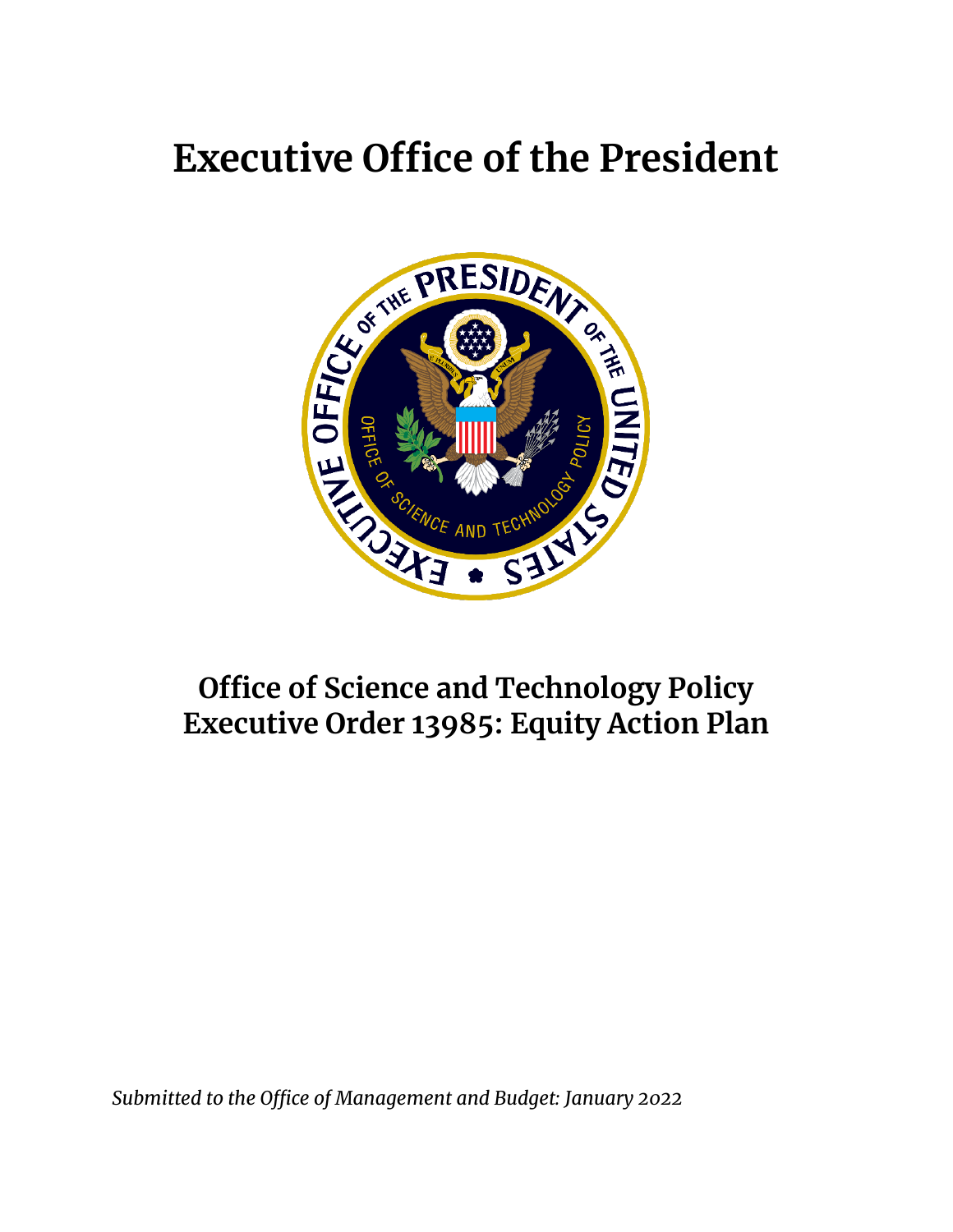

## **(1)Executive summary**

The mission of the Office of Science and Technology Policy (OSTP) is to maximize the benefits of science and technology to advance health, prosperity, security, environmental quality, and justice for all Americans. [1](#page-1-0) This includes those from underserved communities such as Black, Latino, and Indigenous and Native American persons, Asian Americans and Pacific Islanders and other persons of color; members of religious minorities; lesbian, gay, bisexual, transgender, and queer (LGBTQ+) persons; persons with disabilities; persons who live in rural areas; and persons otherwise adversely affected by persistent poverty or inequality.

OSTP is committed to advancing both *equity in* science and technology, and science and technology *for equity*. Because of its ability to directly influence national science and technology policy decisionmaking, and to convene federal agencies across the government and entities outside it, OSTP is uniquely positioned to pursue these goals. We strive to advance *equity in* science and technology as it relates to shifting the culture, practices, and policies that govern scientific institutions, training, and funding, to produce outcomes that benefit all Americans.

While advancing equity in the scientific enterprise will require a professional scientific community that reflects the full diversity of America, representation alone is insufficient to achieve equitable outcomes. We also strive to advance science and technology *for equity*, including leveraging the power and potential of scientific tools, data, and advancements for the public good. This work includes helping to ensure scientific and technological developments do not perpetuate or exacerbate harms to particular communities, are applied to address societal inequities, and are available for all people to use.

OSTP is not a grant-administering or regulatory agency. Accordingly, our plan focuses on how we can strengthen our capability to ensure that the science and technology policies that we develop and contribute to are equitable for all Americans. To work towards including people of color and others who have been historically underserved, marginalized, and adversely affected by persistent poverty and inequality<sup>[2](#page-1-1)</sup>, we will continue to:

- 1. Develop OSTP's capacity to advance equitable science and technology policy; and
- 2. Employ and have our work informed by inclusive stakeholder engagement.

<span id="page-1-0"></span>l <sup>1</sup> OSTP Mission Statement on White House Office of Science and Technology Policy website. See, <https://www.whitehouse.gov/ostp/>

<span id="page-1-1"></span><sup>&</sup>lt;sup>2</sup> Executive Order on Advancing Racial Equity and Support for Underserved Communities Through the Federal Government. See https://www.whitehouse.gov/briefing-room/presidential-actions/2021/01/20/executive-order-advancing-racial-equityand-support-for-underserved-communities-through-the-federal-government/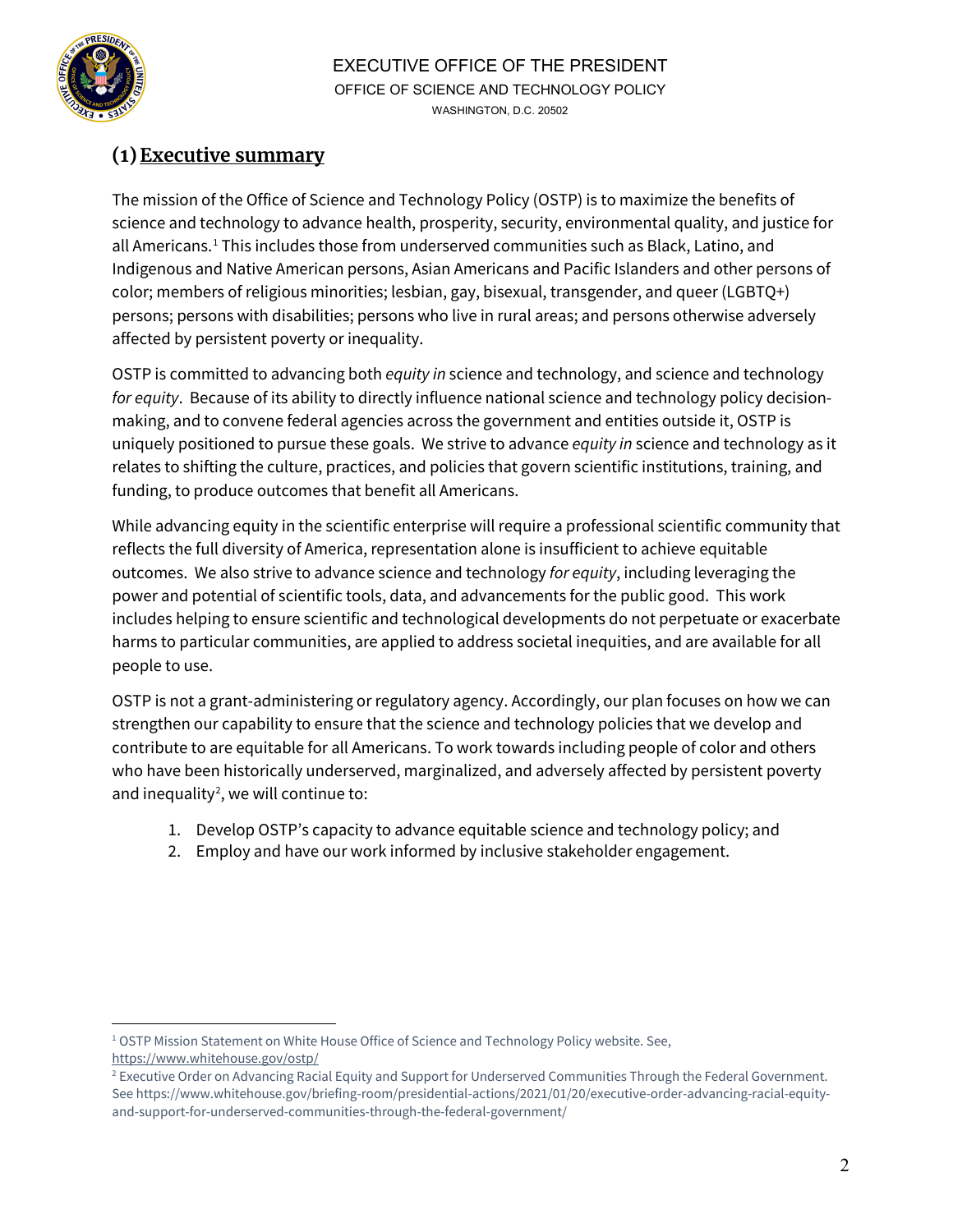

# **(2)Summary of early accomplishments**

In the early days of the Administration, OSTP leadership crafted an expanded mission and values statement where principles of equity are tightly integrated throughout. (See appendix).

Grounded by those mission and values statements, OSTP continues to create opportunities to further equity-driven work and pilot inclusive engagement approaches. As a foundational step, from the beginning of this Administration, OSTP has identified and onboarded a number of scholars with expertise in equity, including individuals who can bring an equity lens to policy-making in areas such as climate, health, technology, and STEM. Some of these experts includ[e Gretchen Goldman,](https://www.linkedin.com/in/gretchengoldman) Assistant Director for Environment Science, Engineering, Policy, & Justice[, Jedidah Isler,](https://jedidahislerphd.com/) Assistant Director for STEM Opportunity & Engagement[, Christina Ciocca Eller,](https://www.linkedin.com/in/christina-ciocca-eller-7b2a2220) Assistant Director for Evidence and Policy[, Erica Kimmerling,](https://www.linkedin.com/in/erica-kimmerling-abba742b) Senior Policy Advisor for Public Engagement in Science, and [Temeika](https://www.linkedin.com/in/temeika-fairley-b6739427)  [Fairley,](https://www.linkedin.com/in/temeika-fairley-b6739427) Assistant Director for Health Equity & Health Communications.

In addition to on-boarding staff with equity expertise, OSTP has had success embedding equity in policy areas including but not limited to STEM education, artificial intelligence, the environment, criminal justice, voting access, health, and immigration and workforce. Specific emphasized has been placed on inclusive engagement on these topics. One highlight is the "Time is Now: Advancing Equity in Science and Technology" engagement series includin[g five roundtables](https://www.whitehouse.gov/ostp/news-updates/2021/10/12/readout-of-the-fifth-roundtable-in-time-is-now-advancing-equity-in-science-and-technology-series-the-covid-19-pandemic-and-overlapping-crises-for-women-and-people-with-gender-expa/) and a public ideation [challenge.](https://www.whitehouse.gov/ostp/news-updates/2021/10/14/the-white-house-office-of-science-and-technology-policy-launches-the-time-is-now-advancing-equity-in-science-and-technology-ideation-challenge/) Explicitly to address discriminatory impacts of artificial intelligence, OSTP is in the process of developing [a Bill of Rights for an Automated Society](https://www.whitehouse.gov/ostp/news-updates/2021/11/10/join-the-effort-to-create-a-bill-of-rights-for-an-automated-society/) and has committed to elevating Indigenous [Traditional Ecological Knowledge](https://www.whitehouse.gov/ostp/news-updates/2021/11/15/white-house-commits-to-elevating-indigenous-knowledge-in-federal-policy-decisions/) (ITEK) in Federal scientific and policy processes. We also conducted extensive engagement around equity in health care access and impacts vi[a ARPA-H listening](https://www.whitehouse.gov/ostp/news-updates/2021/08/17/white-house-and-national-institutes-of-health-close-out-listening-sessions-with-over-5100-stakeholders-on-the-proposed-advanced-research-projects-agency-for-health/) sessions and a multi-pronged approach to solicit input o[n Scientific Integrity](https://www.whitehouse.gov/ostp/news-updates/2021/08/02/white-house-scientific-integrity-task-force-concludes-month-of-robust-public-engagement/) and will continue to do so because public engagement is a vital component of any future policy planning processes.

A working group was established to further the development and implementation of OSTP's equity action plan. The purpose of the working group has been to develop a practice and culture at OSTP that embeds equity considerations from conceptualization to implementation of policy, and which routinely considers equity as a key evaluative component of effective policy. This cross-divisional team has begun developing the OSTP Equity Guidebook (see actions below) that will serve as a framework and practical tool for increasing OSTP's capabilities for advancing equity in our policy work.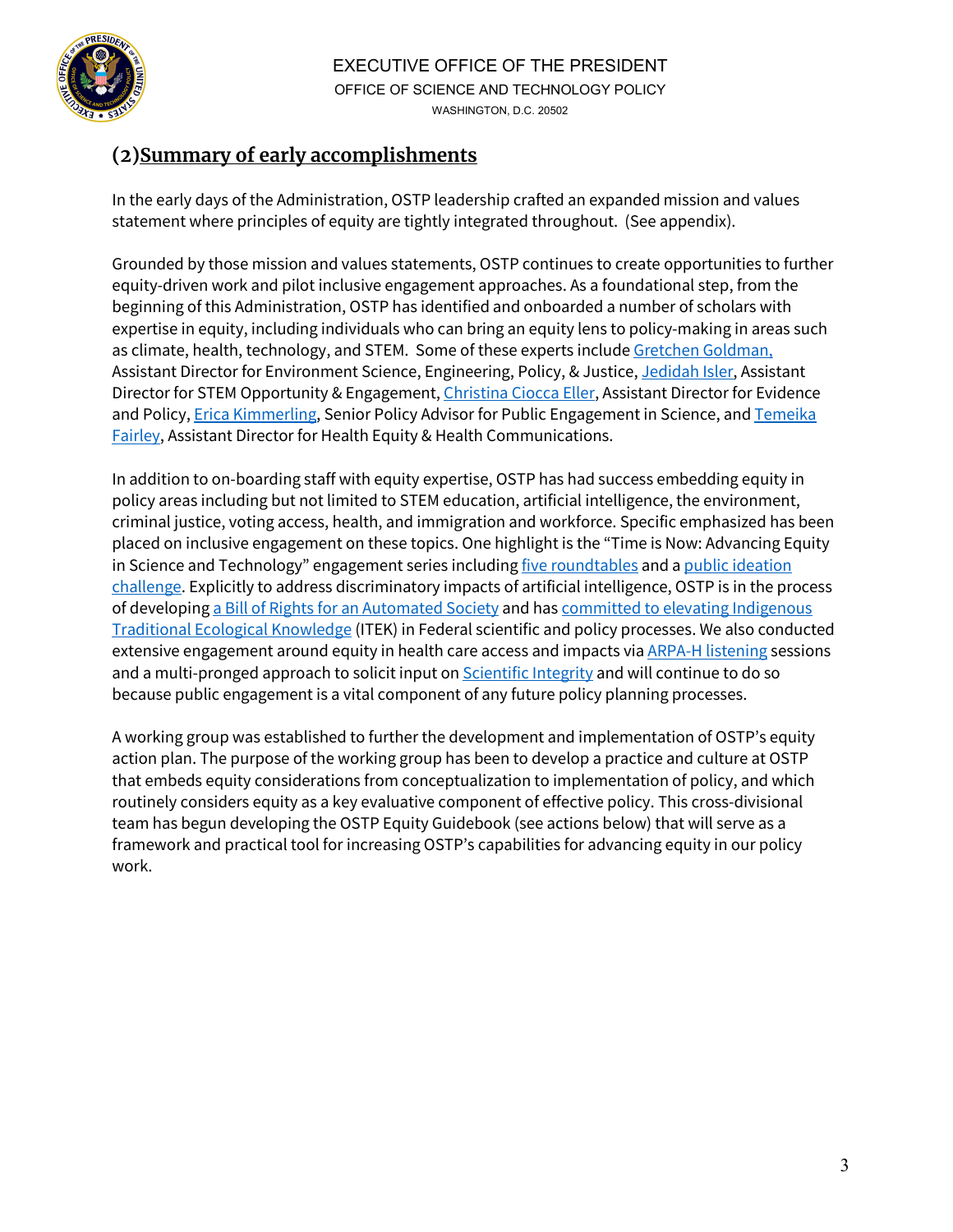

l

# **(3)Equity action plan**

#### **Action 1: Developing OSTP's capacity to advance equitable science and technology policy**

### **A. Barrier to Equitable Outcome(s)**

The benefits of science and technology remain unevenly distributed<sup>[3](#page-3-0)</sup> across racial, gender, economic, and geographic lines as evidenced, for example, by persistent health inequities<sup>4</sup> and the discriminatory harms perpetuated by some uses of artificial intelligence.<sup>[5](#page-3-2)</sup> For science and technology to benefit all people, there needs to be deliberate approaches to embed equity considerations throughout the development of science and technology policy. These policies can include, but are not limited to, the governance and regulation of emerging technology, priority setting for the use of Federal funds, and implementation of guidance.

Despite positive intentions and the established need for equitable science and technology policy, there is limited institutional knowledge at OSTP of effective practices and approaches and individual capability for embedding equity considerations throughout the policy development process. Developing and documenting equitable practices that can be shared widely throughout OSTP and retained during staff turnover are necessary.

#### **B. Action and Intended Impact on Barrier**

To support capacity-building for equitable science and technology policy, OSTP has begun stress-testing new models and approaches. In addition to the insights gained from hiring staff with specific expertise in equity assessment and equitable design, OSTP recognizes the need to increase the long-term capacity of the office to develop and implement equitable science and technology policy.

OSTP actions have and will include:

- o Forming a working group to develop an OSTP Equity Guidebook.
	- The purpose of the OSTP Equity Guidebook will be to provide practical approaches for OSTP staff to incorporate equity considerations into their dayto-day policy work. Example OSTP policy activities that could be discussed in the guidebook include: forming and managing diverse interagency teams, mapping and framing a policy issue, and requesting and accepting external meetings and speaking engagements.
	- Guidance for specific policy activities may include a checklist of actions with equity considerations, reflection questions, potential metrics, and resources. While checklists are not enough to ensure equitable outcomes on their own, our goal is to provide an initial set of best practices that push our processes toward more equitable outcomes.

<span id="page-3-0"></span><sup>3</sup> https://www.wired.com/story/alondra-nelson-make-science-tech-more-just/

<span id="page-3-1"></span><sup>4</sup> https://www.cdc.gov/nccdphp/dch/programs/healthycommunitiesprogram/overview/healthequity.htm

<span id="page-3-2"></span><sup>5</sup> https://www.aclu.org/news/privacy-technology/how-artificial-intelligence-can-deepen-racial-and-economic-inequities/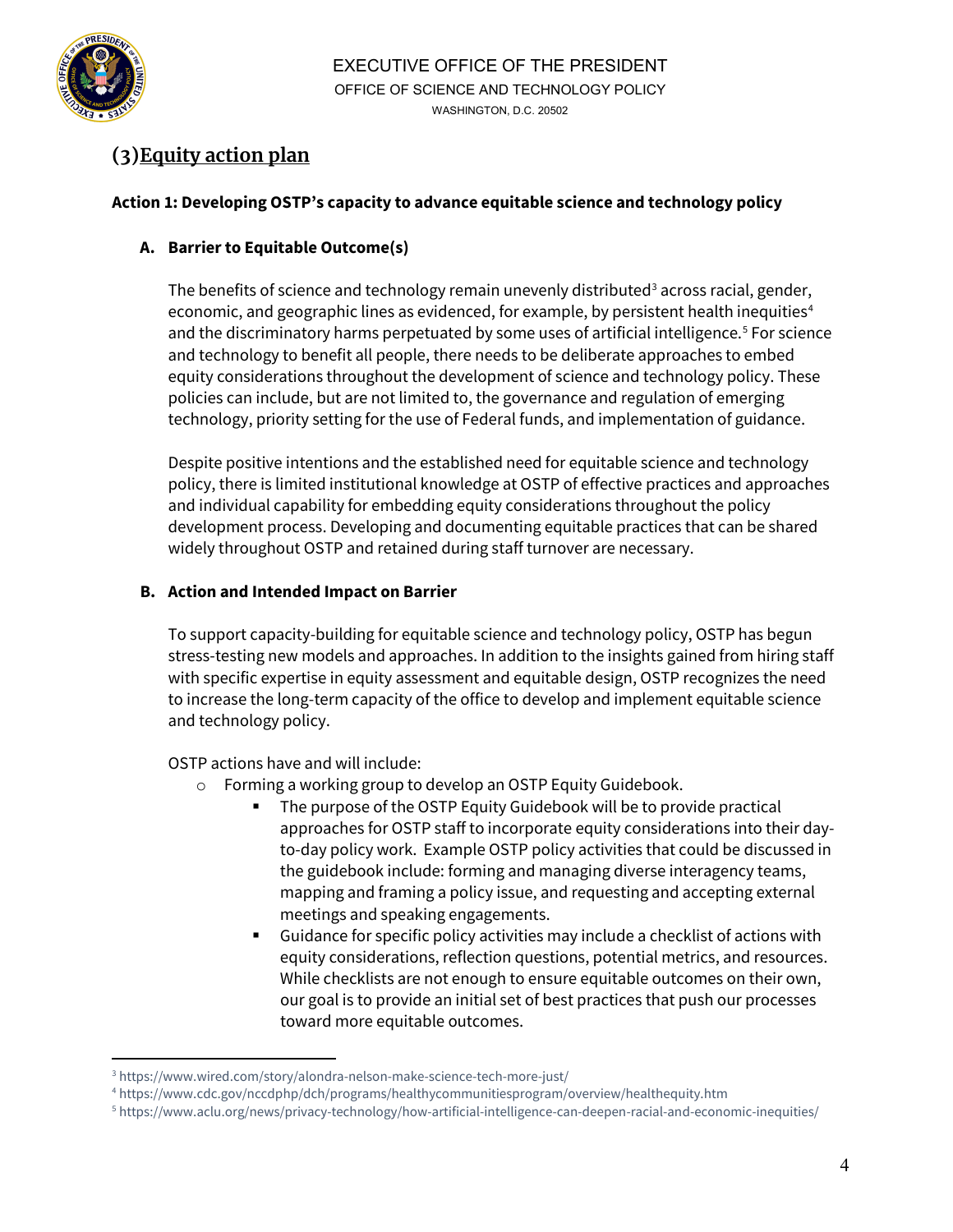

- The guidebook will serve as a resource to all OSTP staff throughout their tenure.
- o Early drafts of the OSTP Equity Guidebook will be workshopped with the broader OSTP staff as a means of refining the content and catalyzing internal dialogue on equity considerations in policymaking.
- $\circ$  A final version will be incorporated as part of OSTP on-boarding procedures, regular operational practices, and utilized and discussed during staff professional development opportunities such as lunch and learns.

These actions have been prioritized because developing and socializing a guidebook can be used to encourage staff dialogue and build an equity culture at OSTP that will drive better policy outcomes. In addition to the benefits from the process of developing the guidebook, it will become a usable and useful product that can be incorporated as part of on-boarding and regular operational practices to create continuity despite regular staff turnover. These developments will ultimately improve the policy development process at OSTP, thereby helping to cultivate a science and technology ecosystem that benefits all Americans.

#### **C. Tracking Progress**

Over the long term, OSTP will use these strategies for equitable policy development, to shape policy so science and technology benefit all Americans. Over the short term, OSTP will have successfully built capacity for embedding equity considerations throughout our policy work. An indicator of efficacy of the approach will be whether future OSTPs develop an updated version of the OSTP Equity Guidebook.

#### **D. Accountability**

OSTP will solicit feedback from staff and assess the utility of the guidebook.

OSTP will commit to reporting to OMB the timeline and completion of the guidebook.

Over the first year of implementation, OSTP will commit to regularly assessing our policies to determine the extent the guidebook is followed. Based on this assessment, OSTP will commit to developing strategies to institutionalize its use.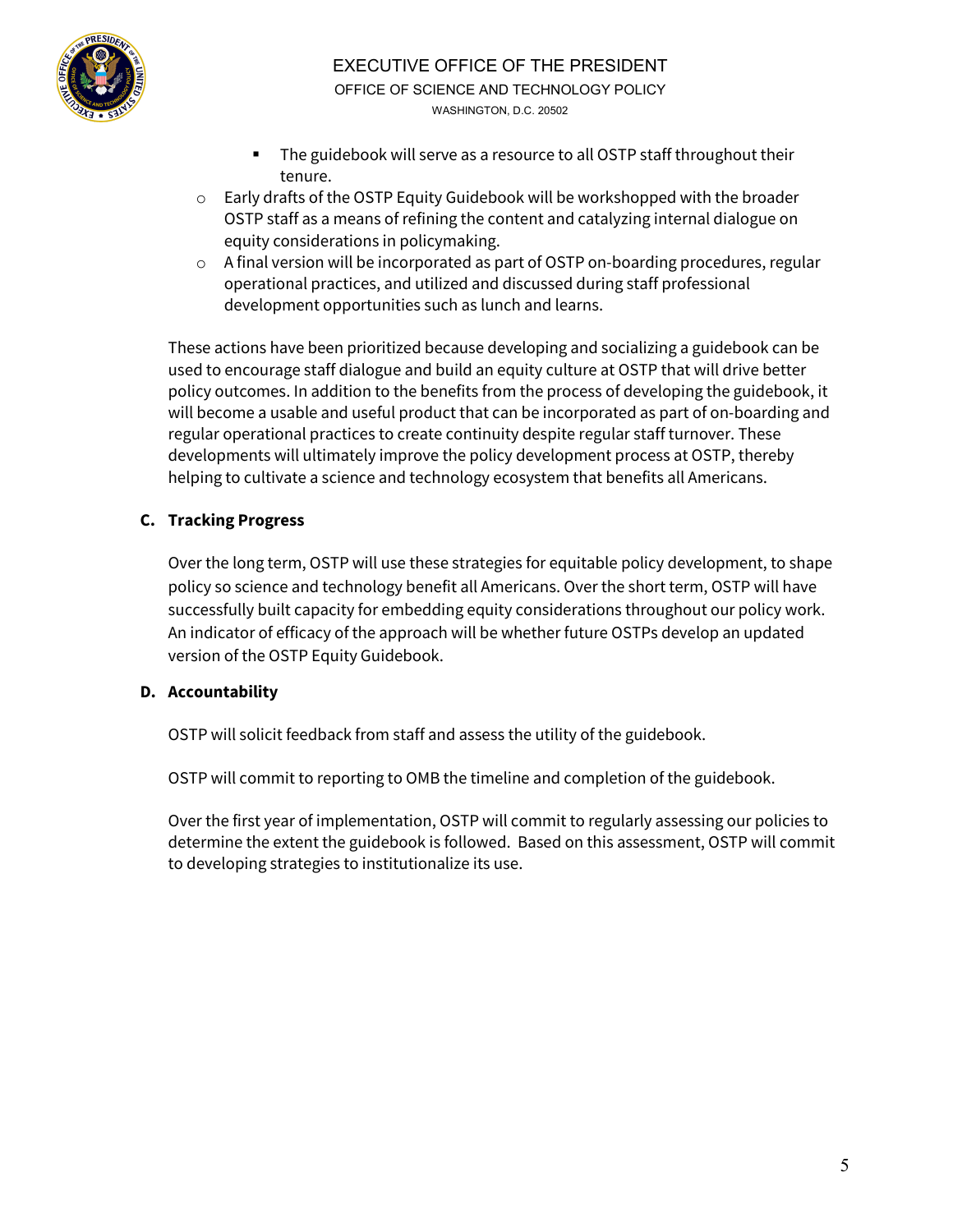

#### **Action 2: Employing inclusive engagement to impact policy development**

#### **A. Barrier to Equitable Outcome(s)**

Inclusive engagement is critical to delivering equitable outcomes on the range of science policy issues in OSTP's portfolio such as pandemic preparedness and artificial intelligence. OSTP is committed to engaging all Americans<sup>[6](#page-5-0)</sup>, including those from underserved communities. For example, community engagement was recommended by the National Academies of Science, Engineering, and Medicine to be part of a framework for equitable allocation of COVID-19 vaccine doses due to the disproportionate impact of the pandemic on certain populations and the need for trust and accountability on this sensitive issue. [7](#page-5-1) OSTP has and will continue to actively engage with the public and recognizes it is especially important to diversify who has an opportunity to participate in the policy-making process.

#### **B. Action and Intended Impact on Barrier**

To help ensure inclusive engagement, OSTP has hired policy staff with specific expertise in public engagement. OSTP has also begun piloting engagements with inclusive practices including ideation challenges, closed and open-door roundtable discussions, and listening sessions. Inclusive engagement requires intentional consideration and reflection at each stage including: 1) Framing the goals of engagement with an eye toward equitable outcomes, 2) Choosing an appropriate format and structure, 3) Outreach and relationship building with potential participants from underserved communities, 4) Designing accessible materials and providing accessibility services, 5) Clear communication, and 6) Follow-through.

As OSTP continues to design inclusive engagement opportunities, we will develop guidance on inclusive engagement best practices for different types of engagement to be included in the OSTP Equity Guidebook. This resource will capture lessons learned from across teams at OSTP and be used to establish standard practices for engagement. The OSTP Equity Guidebook will become part of the on-boarding process for OSTP staff to reinforce the importance of engagement for delivering equitable policy outcomes and to aid new staff members in their efforts to design and execute effective public engagement.

#### **C. Tracking Progress**

l

Increased internal dialogue about and embrace of inclusive engagement will be early indicators of success. Over the short term, OSTP will have successfully made progress on this outcome if inclusive engagement strategies are incorporated into major policy initiatives.

<span id="page-5-0"></span><sup>6</sup> OSTP Mission Statement on White House Office of Science and Technology Policy website. See, <https://www.whitehouse.gov/ostp/>

<span id="page-5-1"></span><sup>7</sup> National Academies of Sciences, Engineering, and Medicine. 2020. Framework for Equitable Allocation of COVID-19 Vaccine. Washington, DC: The National Academies Press, https://doi.org/10.17226/25917.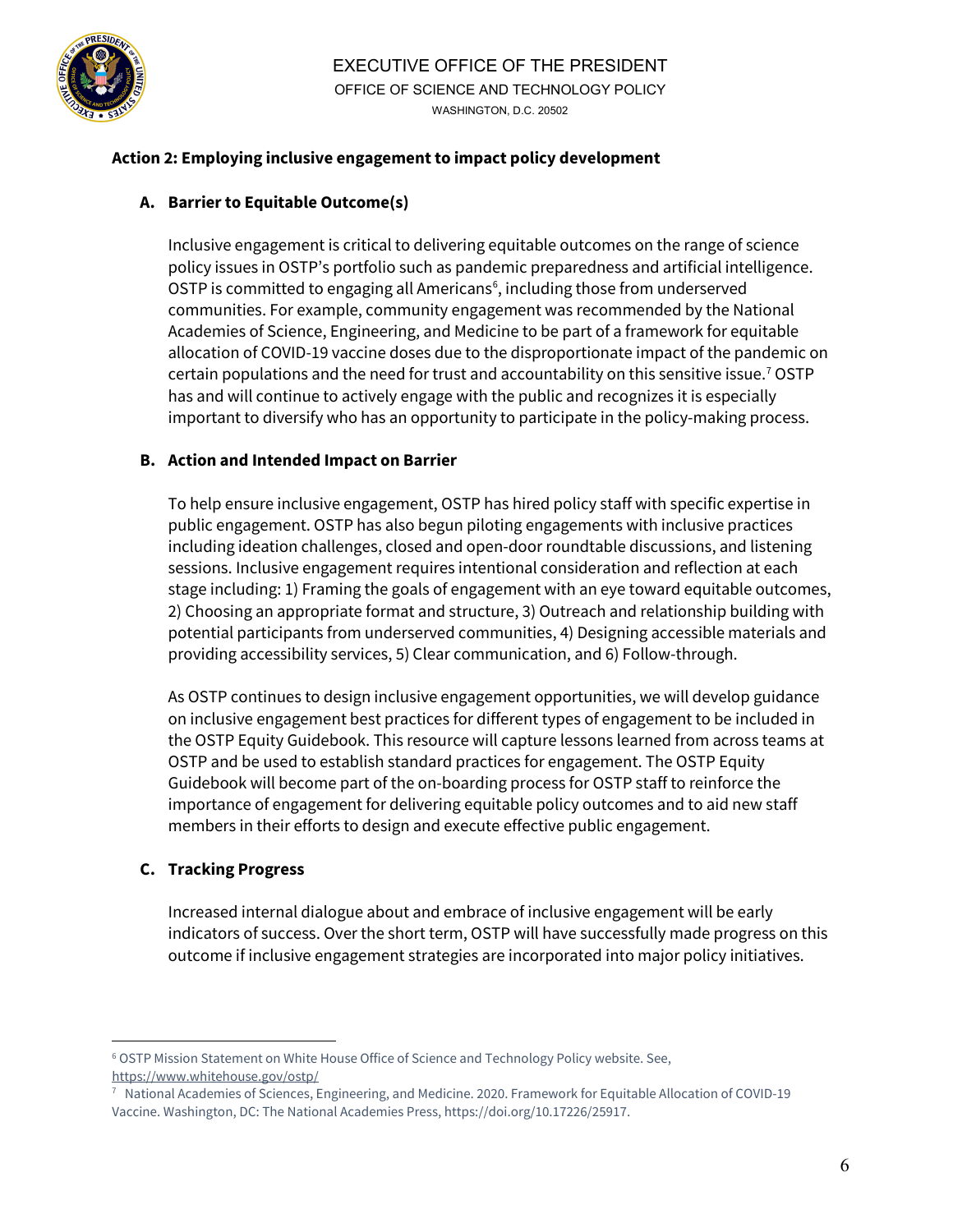

### EXECUTIVE OFFICE OF THE PRESIDENT OFFICE OF SCIENCE AND TECHNOLOGY POLICY WASHINGTON, D.C. 20502

Over the long term, OSTP will seek to use these engagements, as well as strategies for equitable policy development, to shape policy so science and technology benefits all people. An indicator of efficacy of this approach will be if policy development and implementation include new equity considerations as well as whether future OSTPs develop an updated version of the guidebook or adopt the approaches for engagement.

#### **D. Accountability**

As OSTP continues its efforts to engage widely with the American public, we will commit to widely disseminating readouts of engagements that are of interest to the broader public as a means of increasing visibility on OSTP activity.

OSTP will also solicit feedback from staff and assess the utility of the resource.